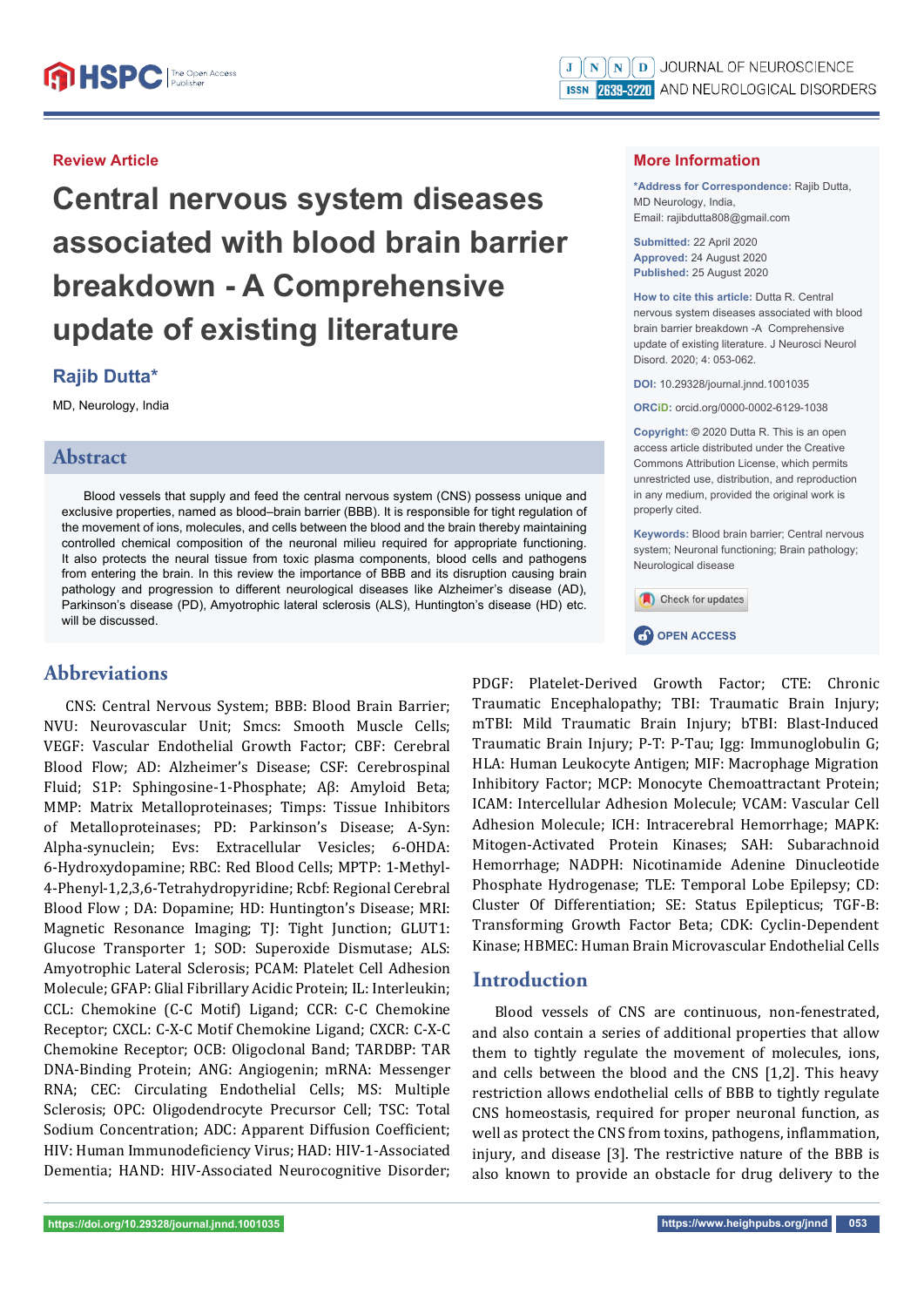

CNS. Major efforts have been made to generate methods to modulate or bypass the BBB for delivery of therapeutics [4].

Under physiological conditions, the human brain receives 20% of the cardiac output and uses 20% of the body's oxygen and glucose [5]. Cerebral blood vessels follows the major brain circuits tasked with sensation, memory, and motion suggesting that the cerebrovascular system plays an important role in normal CNS functioning [6-8]. Neurovascular coupling and energy substrate used by brain is through the BBB [6]. BBB permeability, neurovascular coupling, cell-matrix interactions, neurotransmitter turnover, angiogenesis and neurogenesis are controlled by neurovascular unit (NVU) [5,6].

NVU comprises of vascular cells [e.g, endothelium and mural cells including pericytes and smooth muscle cells  $(SMCs)$ ], glia (e.g, astrocytes, microglia), and neurons  $[9,10]$ . The BBB is centrally positioned within the NVU and is formed by a monolayer of tightly-sealed endothelial cells along the vascular tree expressing low paracellular and transcellular permeability [8,11,12]. BBB formation during embryogenesis is complex and is dependent on various signaling molecules like VEGF [13], wnt [14], sonic hedgehog [15], platelet derived growth factor-BB–platelet derived growth factor receptor beta- signaling [16], axon guidance molecules [17], and BBB specific components [8]. BBB maturation and its maintenance are controlled by neuronal activity-induced vascular plasticity, microRNAs and exosomal regulation, apicobasal polarity of BBB endothelium, vascular cell lineages, immunoregulation of the BBB [18], and breakdown [19].

In disease states, BBB breakdown and dysfunction leads to leakage of harmful blood components into the CNS, cellular infiltration, and aberrant transport and clearance of molecules [8,12], which is associated with cerebral blood flow (CBF) reductions and dysregulation [7], thereby contributing to neurological deficits.

### **Diseases associated with BBB dysfunction**

### **Chronic neurodegenerative diseases**

**Alzh eimer's disease:** Evidences suggest role of microbiome in disruption of Aβ metabolism/clearance, increased permeability of the BBB, modulation of the neuroinflammatory response, inhibition of hippocampal neurogenesis highlighting the brain gut microbiome axis and potential role of gut microbiota in AD [20]. Many studies supported the idea that BBB dysfunction as a cause and consequence of AD [21-23]. Ujiie, et al. reported that BBB permeability precedes senile plaque formation in an AD mice model [24]. Wu, et al. recently showed the role of BBB in lead induced AD-like pathology [25]. A recent study by Shin and colleagues also reported BBB dysfunction in a 3D human neural cell culture microfluidic in vitro model of AD [26]. Another study assessed the relationship between levels of cerebrospinal fluid (CSF) soluble platelet-derived growth factor receptor β (sPDGFRβ), CSF albumin and CSF/ serum albumin ratio, reduced CSF Aβ42 and elevated CSF total and phosphorylated tau in AD. They found a positive association between pericyte injury and BBB breakdown which is related to the severity of AD pathology [27]. One study looked at the expression of enzymes implicated in ceramide and sphingolipid metabolism and deregulation of de novo ceramide biosynthesis and S1P metabolism in liver and brain of mice with hyperhomocysteinemia. These metabolites can pass through BBB, exert neurotoxic responses, increase pro-inflammatory cytokines and can cause AD like neurodegeneration [28]. He, et al. looked at the link of vascular risk factors, metabolic syndrome, BBB disruption and risk of AD. They found out altered expression of lowdensity lipoprotein receptor-related protein 1 and receptor for advanced glycation end products at the microvascular endothelial cells dysregulate  $\text{A}\beta$  transport across the BBB. Altered brain insulin signaling, insulin resistance, dyslipidemia and white matter lesions contribute to tau and Aβ pathogenesis [29]. Matrix metalloproteinases (MMP) control the functions of a number of signaling and scaffolding molecules involved in BBB disruption and neuronal death. MMPs and their physiological inhibitors, tissue inhibitors of metalloproteinases (TIMPs), interact at the molecular and cellular level thereby initiating neurodegenerative processes like AD [30].

Parkinson's disease: It may be accepted that BBB and leakage of serum component into the brain could lead to neurodegeneration in Parkinson's disease (PD) [31]. Pathophysiology of PD circles around formation, transmission and aggregation of toxic  $\alpha$ -synuclein ( $\alpha$ -syn). Recent evidence has suggested about the role of extracellular vesicles (EVs) in the transport of α-syn between brain regions. One study demonstrated red blood cells (RBC) produce α-syn-rich EVs, which can cross BBB under inflammatory conditions initiated by administration of lipopolysaccharide peripherally. Authors believe these EVs arising in periphery might initiate or contribute to CNS α-syn-related pathology [32]. Another study found out an altered BBB has a significant contribution to brain iron accumulation and neuroinflammation in the 6-hydro xydopamine (6-OHDA) rat model of PD [33].

A recent clinical trial used histologic markers of serum iron, protein, RBC extravasation to show a significant increased permeability of BBB in the postcommissural putamen of PD patients [34]. Pericytes are known to be a key cellular regulator of the BBB. It was shown in a rat model that monomeric α-synuclein-activated pericytes may contribute to BBB breakdown in patients with PD [35]. One study looked at the role of matrix metalloproteinase-3 (MMP-3) in the loss of dopaminergic (DA) neurons in the nigrostriatal pathway in a 1-methyl-4-phenyl-1,2,3,6-tetrahydropyridine (MPTP) mouse model of PD. They found MMP-3 can play an important role in PD patients with neuroinflammatory changes and BBB breakdown [36].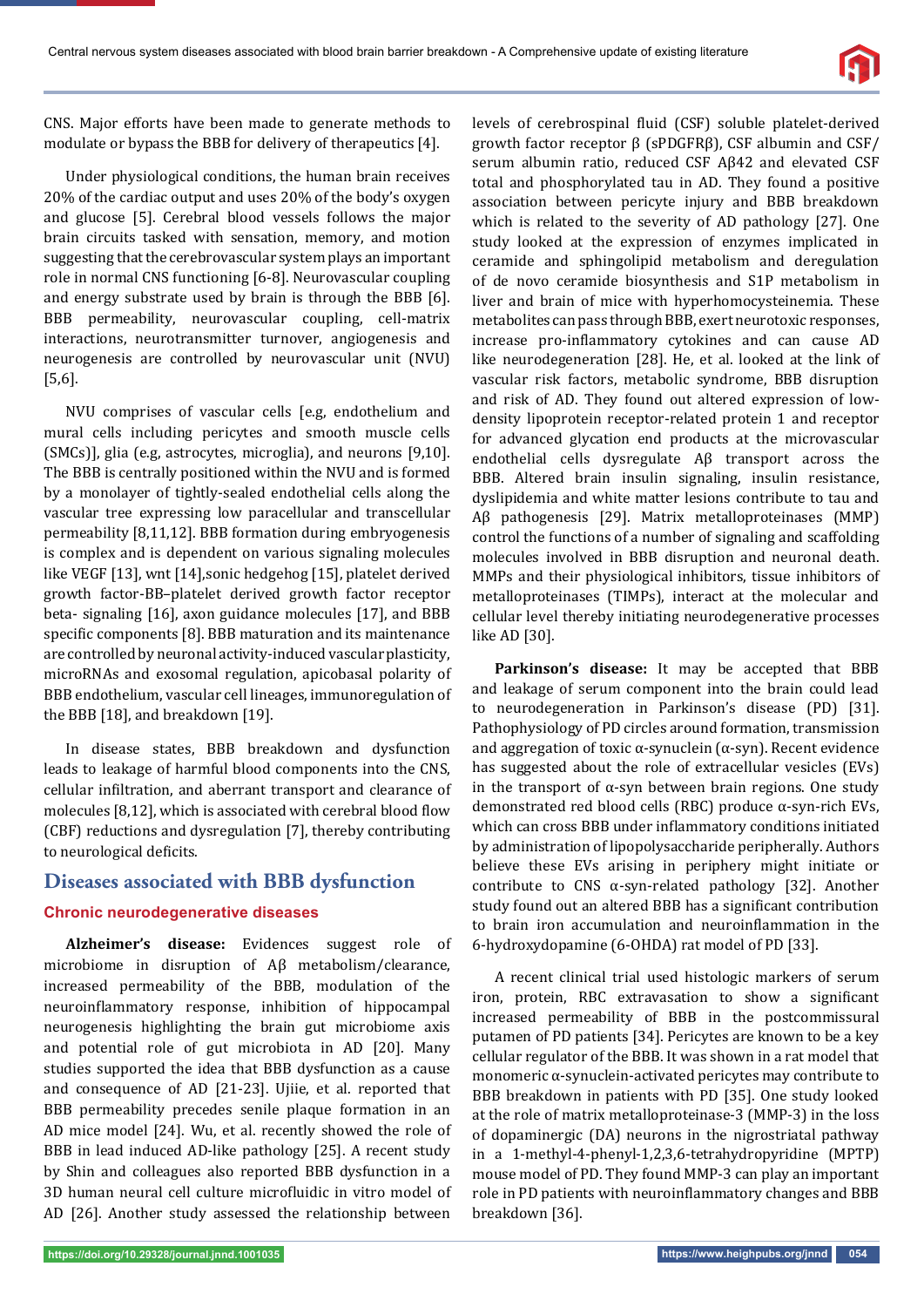

One study looked at the permeability of BBB in basal ganglia and found out levodopa induced severity of dyskinesia correlate with regional flow-metabolism dissociation and increased BBB permeability within areas of active microvascular remodeling [37]. Ohlin, et al. looked at the impact of levodopa treatment on regional cerebral blood flow (rCBF) and metabolism in the basal ganglia in a rat model of PD. They found out increases in rCBF on levodopa may be accompanied by BBB hyperpermeability in the most affected regions [38].

**Hunting ton's disease:** A study by Vilaregutk, et al. looked at the role of MMPs -2 and -9 in BBB breakdown in the striatal lesions induced by the systemic administration of 3-nitropropionic acid rat model of Huntington's disease (HD). They found out there is a bigger role of BBB disruption by MMP-9 in the striatal injured areas [39]. A recent study used 3- and 7-Tesla magnetic resonance imaging (MRI) as well as postmortem tissue analyses to assess blood vessel impairments in HD patients. The following findings were further investigated in the R6/2 mouse model using in situ cerebral perfusion, histological analysis, western blotting, as well as transmission and scanning electron microscopy. The authors reported increase in blood density, reduction in blood vessel diameter and BBB leakage in both the mice model and HD patients [40]. Some other studies also reported about the evidence BBB disruption in HD [41-44].

**Amyotrophic lateral sclerosis:** Animal model studies have reported previously about the occurrence blood spinal cord barrier breakdown before motor neuron injury [45-49]. BBB breakdown with decreased levels of IgG, tight junction (TI) proteins, GLUT1 reduction and perivascular hemosiderin deposits has been shown to precede motor neuron loss, neuroinflammation and motor impairments in SOD1 mutants [46,48,49]. A study showed early BBB disruption in SOD1G93A rats at a pre-symptomatic stage [50]. Contrary to a neuroimaging study which did not find any change in the integrity of BBB [51], several studies reported disrupted BBB in SOD1G93A mice [52-56].

Microvascular BBB abnormalities was shown in a postmortem study of a sporadic ALS patient [57]. A study which looked at the damage in the neurovascular unit in BBB, reported a possible activation of MMP-9 in ALS patients and ALS model mice. This damage occurred prior to motor neuron degeneration. They also reported on the dissociation between the PCAM-1-positive endothelium and GFAP-positive astrocyte foot processes in both humans and the animal model of ALS [46].

A recent case-control study reported the association increased CSF homocysteine with BBB disruption in ALS patients [58]. A study reported interleukin-1β Induces BBB disruption by downregulating sonic hedgehog in astrocytes. They also found IL-1β increased astrocytic production of proinflammatory chemokines such as CCL2, CCL20, and CXCL2, which induce immune cell migration and exacerbate BBB disruption and neuroinflammation [59]. One study reported ALS patients with OCBs in CSF may harbor mutations in disease-causing genes. The authors also speculated that mutations in both TARDBP and ANG genes may disrupt BBB and cause neuroinflammation [60].

One study reported lost endothelium integrity by decreased mRNA transcription of tight junction proteins in autopsied human spinal cords from both sporadic and familial forms of ALS [61]. Circulating endothelial cells (CECs) in the peripheral blood are associated with endothelium damage. One study quantified the CEC levels in whole blood smears from ALS patients with moderate stage ((M)ALS), severe stage ((S)ALS), and healthy controls by CD146 expression using immunocytochemistry. They found a significant reduction of CECs in (M)ALS and (S)ALS patients. The authors think endothelial damage and/or impaired endothelium repair may occur in ALS leading to BBB disruption [62].

**Multiple sclerosis:** MS is an autoimmune and neurodegenerative disease in which the myelin sheath surrounding axons is attacked by immune cells, including leukocytes, T cells, B cells, and peripheral macrophages that enter the brain through a disrupted BBB [63]. Neuroimaging studies using gadolinium enhancement have established that BBB disruption is an early feature of MS pathogenesis [64]. IL-17A is associated with the breakdown of the BBB in relapsingremitting MS [65].

Perivascular OPCs can disrupt the BBB, interfere with astrocyte endfeet and endothelial tight junction integrity, resulting in altered vascular permeability and an associated CNS inflammation. Aberrant OPC perivascular migration responsible for BBB disruption in MS through defective oligodendroglial vascular interaction [66].

Human brain endothelial CXCR2 may contribute to BBB disturbance under inflammatory conditions with increased CXCL5 and CXCL8 expression, where CXCR2 may also represent a novel pharmacological target for blood-brain barrier stabilization. The study looked at the immunohistochemistry of brain biopsies from two patients with active MS which revealed upregulation of endothelial CXCR2 compared to healthy control tissue [67].

At the BBB, claudin-5 is the most enriched Tj protein and its dysfunction has been implicated in MS [68]. Another study reported downregulation of claudin-11 expression is associated with BBB disintegration in MS [69]. A recent study looked at the temporal evolution of acute MS lesions on serial sodium MRI during 4 weeks after the initial presentation. Quantitative assessment of total sodium concentration (TSC) and ADC was performed. They reported lesions with a reduction of the ADC sodium levels were almost normal and precede signs of BBB breakdown [70].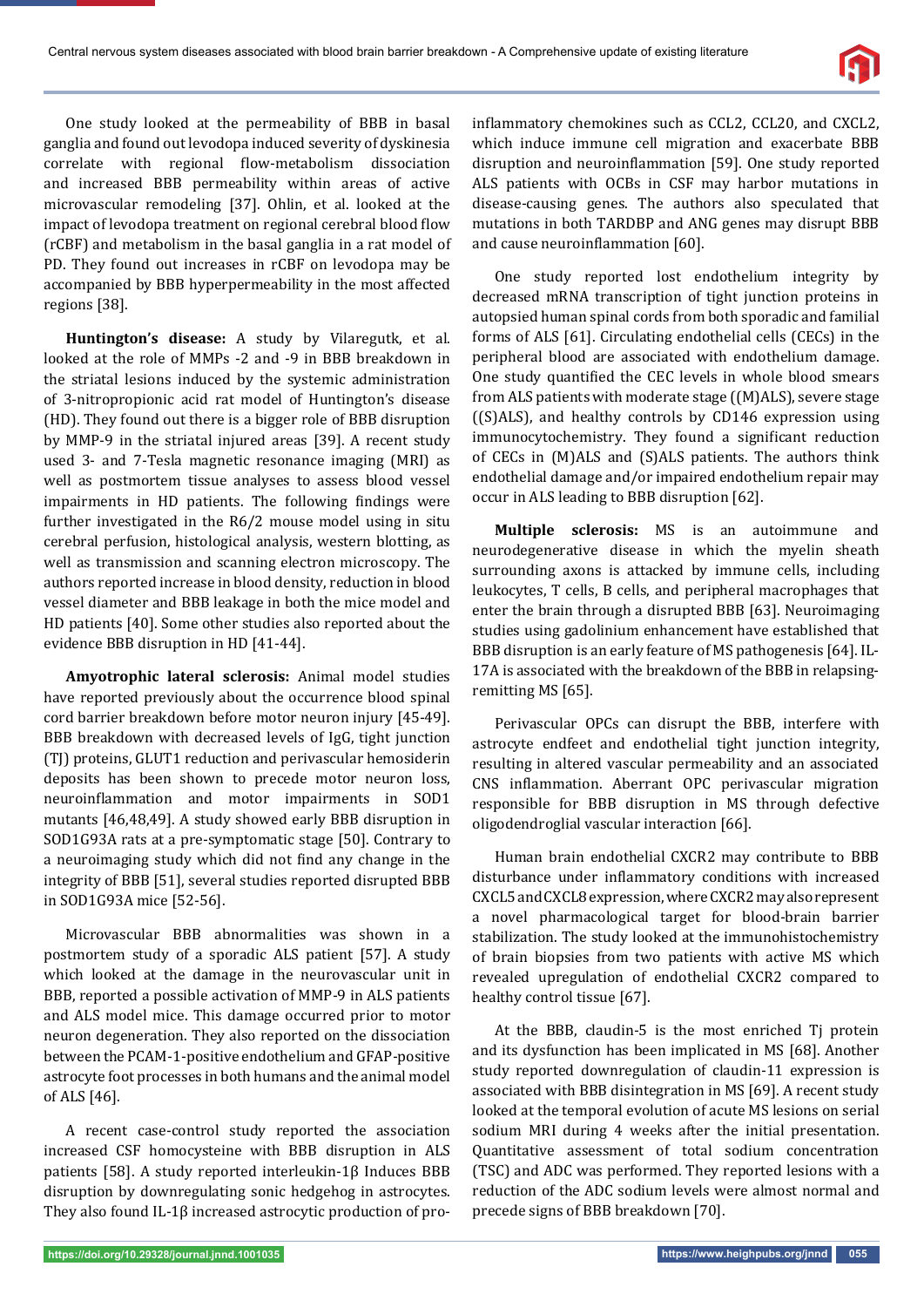

MRI changes suggestive of BBB disruption were also found in normally appearing white matter before enhancing lesions [71] and in non-enhancing areas in MS [72]. Disruption of BBB extend to the initial stages of the disease as evidenced at the onset of optic neuritis who develops MS in future [73]. A recent study on relapsing remitting MS looked at the circulating factors in blood that induce physiological and biochemical alterations to the BBB. Disruption of BBB endothelium in MS may be due to metabolic dysregulation, leading to increased permeability [74]. One study reported expression of fibronectin by activated astrocytes at acute MS lesions, reflecting the tissue remodeling at sites of BBB breakdown [75].

#### **Other chronic neurodegenerative diseases**

HIV-Associated Neurocognitive Disorder: HIV-1positive individuals today still develop HIV-1-associated dementia (HAD) and neurocognitive impairment in spite of good prognosis with antiretroviral therapy [76,77]. Imbalances between MMPs and TIMPs are involved in BBB disruption and are implicated in the pathogenesis of HAND in HIV-1 patients [78]. HIV-1-infected cells both in CNS and periphery can give rise to increased levels of viral proteins, including Nef, Tat, gp120 and host inflammatory mediators like cytokines and chemokines which can affect the integrity and permeability of BBB [79]. An animal study involving HIV Tg26 mice was associated with increased expression of PDGF-BB in isolated micro vessels in brain with loss of pericytes and subsequent breach of BBB [80].

**Chronic traumatic encephalopathy:** Chronic traumatic encephalopathy (CTE) is associated with repeated mild traumatic brain injury (TBI). It is reported from all profession right from soccer, boxing, war veterans, and wrestling. A case of CTE was associated with disruption of BBB in regions of dense perivascular p-tau accumulation [81]. A recent study also provided evidence of BBB disruption in regions of intense perivascular p-τ deposition in a former professional boxer diagnosed with CTE and schizophrenia. This  $p$ -τ deposition was linked to loss of tight junction protein claudin-5 and enhanced extravasation of endogenous blood components such as fibrinogen and IgG [82]. Upregulation of cleavedcaspase-3 is associated with accumulation of caspase-3 cleaved tau following chronic TBI, suggesting role of apoptosis and neuroinflammation in delayed BBB damage [83]. Repetitive TBI can lead to end stage CTE. Several mechanisms responsible are elevated concentration of both tau proteins, human leukocyte antigen (HLA) class I proteins, macrophage entry into brain parenchyma from disruption of BBB and microglial activation at the base of the sulci [84,85].

### **Acute neurological disorders**

**Stroke:** Dysfunction of BBB is a prominent pathological feature of both ischemic and hemorrhagic stroke and is typically associated with poor outcome [86-88]. Ischemic stroke exhibits extravasation of blood-borne cells, chemicals, and fluid into brain parenchyma across the impaired BBB as a result of increased paracellular and transcellular permeability and endothelial degeneration [89]. Astrocytes, an important component of the BBB, promotes BBB breakdown in subjects with acute ischemic stroke by secreting inflammatory factors [90].Several factors which determine BBB permeability followed by breakdown are mitochondrial bioenergetics, microRNAs, MMPs (MMP-2 and MMP-9), cytokines (IL-1β, MIF, IL-9), chemokines (MCP-1), immune cells, adhesion proteins (ICAM-1, VCAM-1) [91,94]. Recent studies support the role of CCL2 in BBB disruption following ICH through CCL2-CCR2-p38 MAPK pathway [92]. Dysfunction of tight junctions and endothelial cells is associated with BBB disruption following aneurysmal SAH. Several molecular targets have been linked, including receptor tyrosine kinase ErbB4, lipocalin-2, netrin-1, toll-like receptor 4, tropomyosinrelated kinase receptor B [93].

**Traumatic brain injury:** BBB disruption is a known consequence of TBI and is associated with poorer outcomes [101]. A study on animal model reported BBB alterations after TBI occur in two phases, first occurring within 4-6 hours of tissue damage and the second 3 days after injury in the injury site cortex and the ipsilateral hippocampus. Brain edema peaks at 24 hours after controlled cortical impact brain injury and declines after day 3 [95]. Another study which looked at the BBB permeability in a mouse model of TBI reported soon after trauma, both large and small molecules are able to enter the brain in and around the site of injury. BBB restriction to large (protein-sized) molecules is restored by 4-5 h after injury. However, smaller molecules (286-10,000 Da) are still able to enter the brain as long as 4 days postinjury [96]. However, Hay, et al. reported post TBI, BBB disruption can persist over years. Serum proteins like IgG and fibrinogen, both markers of BBB disruption were elevated that died in acute phase as well as those survived for a year [102]. Another study reported increased fibrinogen in human brain 6-72 h following severe TBI [103].

A recent study which looked at the BBB integrity causing TBI after exposure to blast overpressure reported impairment in BBB [97]. A recent study reported interaction of several inflammatory mechanisms causing persistent BBB disruption in mTBI with hypertension [98]. Oxidative stress is a major causative factor in the BBB breakdown in the sub-acute stages of blast-induced traumatic brain injury (bTBI). NADPH oxidase mediated oxidative stress leads to enhanced BBB permeability in bTBI through MMP activation [99]. Post TBI astrocyte-derived vascular permeability factors including vascular endothelial growth factors, MMP, nitric oxide, glutamate and endothelin-1, enhance BBB permeability leading to BBB disruption [100]. Several biomarkers has been linked to BBB disruption like CSF/serum albumin ratio [104], tight junction proteins [105,106], S100B [107,108], Plasmasoluble prion protein (PrPc) [109,110].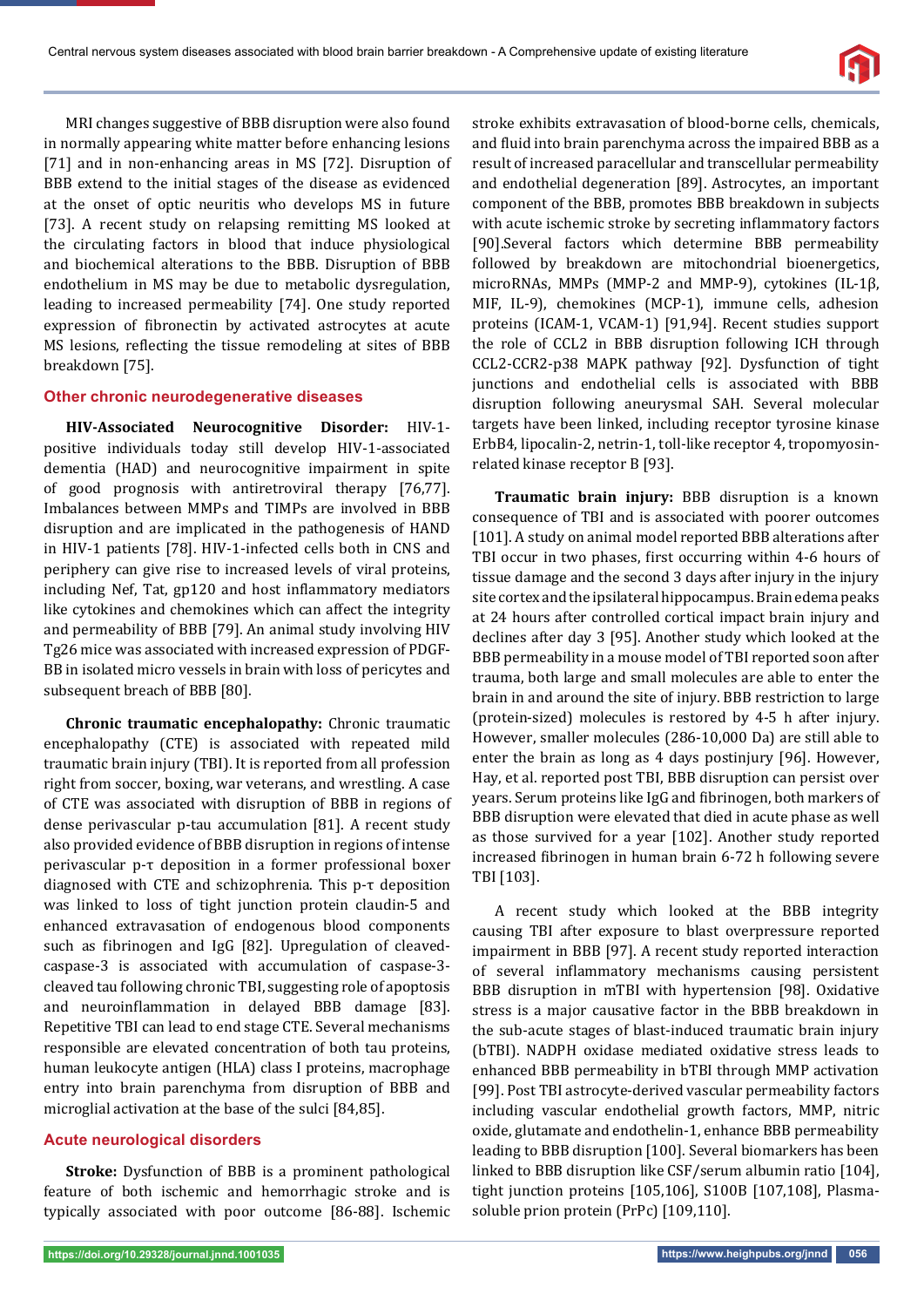

**Epilepsy:** The interrelationship between disruption of BBB and epilepsy are complex. Dysfunction of BBB may both lead to seizures and can be induced by epileptic activity [112]. BBB disruption positively correlates with seizure frequency and is independent of neuronal loss [109]. Persistent leakage of serum IgG in the interstitial space and their uptake by neurons may lead to hypoperfusion and in neuronal dysfunction occurring in temporal lobe epilepsy (TLE) [110].

Recent study looked at activation of innate immune system in TLE. They reported persistent increase in monocyte infiltration, microglia, and perivascular macrophage activation in both epileptogenic human and rat hippocampus in relation to seizure activity and BBB dysfunction. The expression of CD68 and CCL2 was related to the duration of epilepsy and type of pathology in humans, whereas the expression of CD68, CCL2, and the perivascular macrophage marker CD163 was related to the duration of the initial insult and to the number of spontaneous seizures in rats. One interesting finding was the number of CD163-positive perivascular macrophages was also positively correlated to BBB dysfunction in chronic epileptic rats [120].

BBB dysfunction is a prominent finding in status epilepticus (SE). This is observed within the  $1<sup>st</sup>$  hour of SE and may last for months in epileptogenic brain regions. BBB disruption have a role in astroglial dysfunction, neuroinflammation, increasing neural excitability, reduction of seizure threshold, excitatory synaptogenesis, impaired plasticity, and thereby generating epileptogenic activity. Transforming growth factor beta (TGF-β) proinflammatory pathway is involved in BBB dysfunction inducing neurovascular dysfunction activated by extravasation of serum albumin into the brain [111].

TBI and underlying inflammatory cascade involved in BBB breakdown can trigger epilepsy [113,114,118]. Permanent changes in permeability of BBB is associated with progression and treatment resistance [115,116]. One study reported about endothelial cyclin-dependent kinase 5 (CDK5), a key central regulator of neuronal excitability. Endothelial-specific Cdk5 knockout led to spontaneous seizures in a mice model. Increased endothelial chemokine (C-X-C motif) ligand 1 (Cxcl1) expression, decreased astrocytic glutamate reuptake through the glutamate transporter 1 (GLT1), and increased glutamate synaptic function was seen in the knockout mice [117].

In genetic epilepsies, such as tuberous sclerosis complex (TSC) and other related epileptogenic developmental pathologies, there is an association between the underlying gene mutation, BBB dysfunction, and perivascular inflammation, but a clear direct evidence is lacking [119].

## **Miscellanous disorders**

**Schizophrenia:** A weak association exists between schizophrenia, Tj protein and claudin-5. Claudin-5 is expressed in endothelial cells forming part of the BBB. Schizophrenia occurs in 30% of individuals with 22q11 deletion syndrome  $(22q11DS)$ , a population who are haploinsufficient for the claudin-5 gene. It was reported that targeted adeno-associated virus-mediated suppression of claudin-5 in the mouse brain results in localized BBB disruption and behavioural changes. It was also showed that anti-psychotic medications dosedependently increase claudin-5 expression in vitro and in vivo, whereas post mortem reports in the brain of schizophrenic patients had discontinuous expression of claudin-5 compared to age-matched controls [121].

A recent study reported general OSOS (overall severity of schizophrenia) dimension and a single-group negative symptom dimension are associated with a breakdown of BBB [122]. Another study looked at the association of deficit schizophrenia and leaky paracellular, transcellular, and vascular barriers in the BBB. They concluded deficit syndrome is a result of BBB dysfunction secondary to breakdown of paracellular and vascular pathways [123].

**Meningitis:** When the meninges are inflamed, the BBB may be disrupted. This disruption may increase the penetration of various substances into the brain depending on the permeability [124].

In a study, it was reported that significant induction of PDGF-B and ICAM-1 exists in meningitic E. coli mouse as well as monolayer hBMECs models. The increase of PDGF-B may directly enhance the BBB permeability by decreasing the expression of Tj proteins, and the upregulation of ICAM-1 contributing to neutrophils or monocytes recruitment as well as neuroinflammation in response to meningitic E. coli infection [125].

Streptococcus equi subsp. zooepidemicus (SEZ) is a zoonotic pathogen which causes meningitis in humans. A study which looked at the BBB permeability of the pathogen reported that virulence is because of a newly identified Fic domain-containing protein, BifA. BifA was required for SEZ to cross the BBB and to cause meningitis in mice model as well as translocation across HBMEC monolayers. BifA activation of moesin appears to constitute a key mechanism by which SEZ disrupts endothelial monolayer integrity to penetrate the BBB [126]. Streptococcus pneumoniae causes bacterial meningitis. PLY (pneumolysin), a cytotoxin from pneumococcus, is related to the infection across BBB. PLY leads to the high expression of CERB-binding protein (CBP), which can lead to releasing of tumor necrosis factor α thereby enhancing apoptosis of cells, a significant factor leading to permeabilization of BBB [127].

Microglia has an important role in pathophysiology of bacterial meningitis. Microglia is responsible in triggering neuroinflammation, characterized by chemokine and cytokine release leading to white blood cell trafficking through vascular endothelium of brain and BBB disruption [128].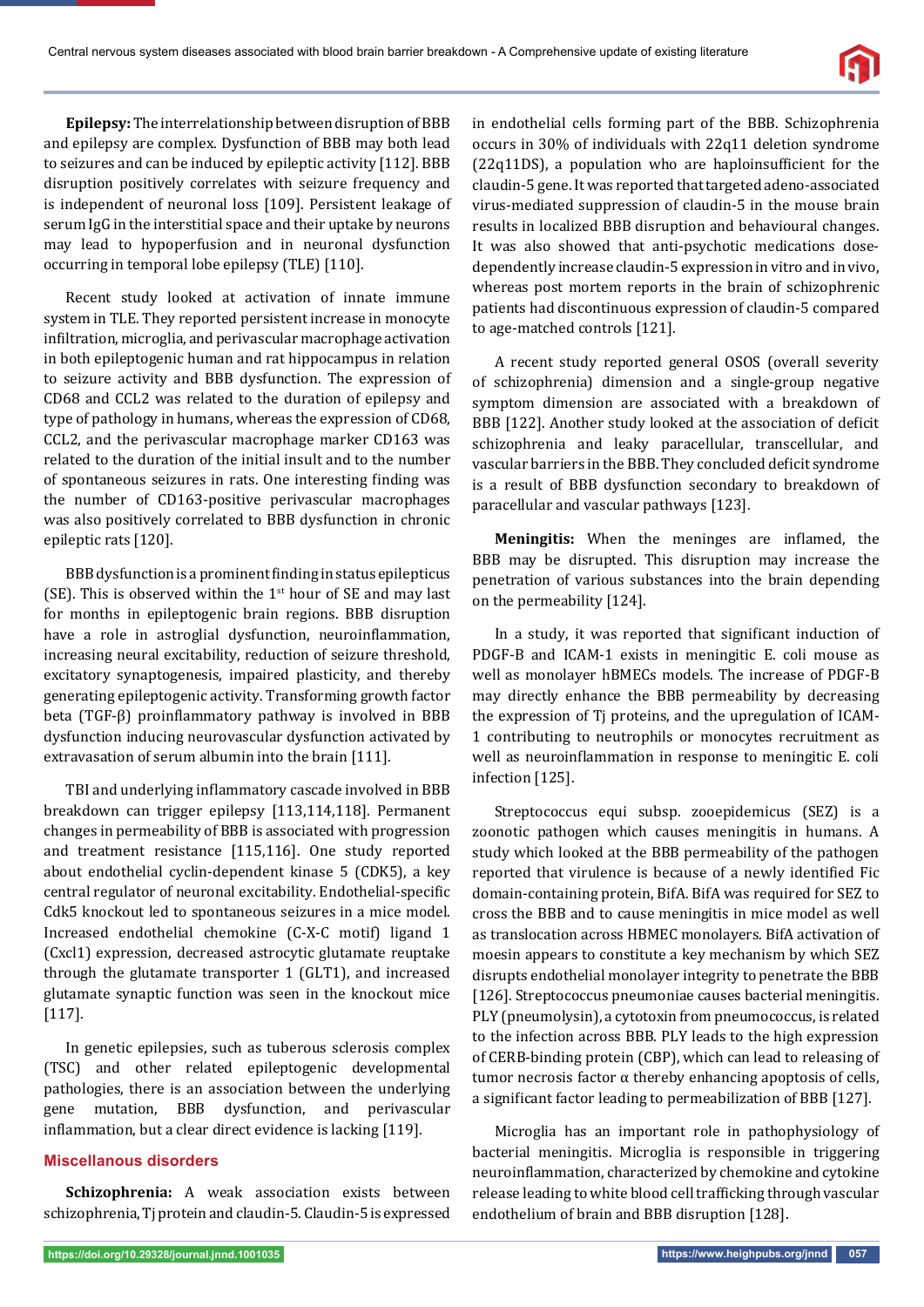

Ureaplasma species (spp.) are known to cause invasive diseases in immunocompromised adults and in neonates, including neonatal meningitis. Ureaplasma spp. may provoke barrier breakdown by inducing apoptosis in HBMEC [129].

## **Discussion**

This research article has given a molecular and cellular level understanding of BBB functions and has raised awareness about the role of BBB dysfunction in the pathogenesis of different CNS diseases mentioned above. our understanding of the BBB at the molecular and cellular level will continue to grow based on findings in rodent models, the question remains to what extent these findings are translatable to human BBB. Elucidating species- specific similarities and differences in endothelial and pericyte expression profiles remains to be fully determined at the transcriptome and proteome levels. In terms of studying BBB function in humans, recent neuroimaging studies made important advances to allow us to measure regional BBB integrity and quantify subtle changes in BBB permeability in CNS regions as small as hippocampal CA1, CA3, and dentate gyrus subfields which was lacking previously [126].

A critical question to ask and think moving forward is to understand what aspects of this BBB dysfunction are healing and what aspects are pathological. The current thinking should be at what inflammation level in brain or blood can cause BBB to become dysfunctional, leaky or even damaged completely and how to protect or repair a broken BBB. Thinking should also focus on delivering drugs into CNS which can cross BBB without causing any disturbance in function. We expect that imaging methods with 7T MRI and new technologies will improve our ability to detect BBB changes in humans, and determine how they relate to blood flow changes, changes in structural and functional brain connectivity, and cognitive and motor deficits in different neurodegenerative disorders, as well as cell-specific biomarkers of the vascular injury and NVU in biofluids.

## **Conclusion**

BBB is an important cellular and molecular barrier that tightly controls the mileu of CNS to allow for proper neuronal functioning. This restrictive barrier is an extremely important because it acts as a gatekeeper to protect the CNS from toxins, pathogens, inflammation which can lead to pathology and disease as well as development of CNSacting therapeutics which can safely pass through it without causing any disintegrity. Finally, based on the current state of our knowledge, it is probably time to think about BBB not only as an impermeable cellular membrane which protects brain from peripheral influences and should be breached for therapeutic CNS drug delivery, but also as an enormous source of understudied molecular and cellular targets in the disease state, which if explored could change the way we think about

brain diseases and could lead to development of important new BBB-based approaches to treat them. Further studies are required in future.

# **Acknowledgement**

The author has no relevant affiliations or financial involvement with any organization or entity with a financial interest in or financial conflict with the subject matter or materials discussed in the manuscript. Thanks to my mentor Prof. Hui Fang Shang for constant support and Dr Swati for revising the drafted manuscript.

## **References**

- 1. Zlokovic BV. The blood–brain barrier in health and chronic neurodegenerative disorders. Neuron. 2018; 57: 178–201. **PubMed:** https://pubmed.ncbi.nlm.nih.gov/18215617/
- 2. Daneman R. The blood–brain barrier in health and disease. Ann Neurol. 2018; 72: 648–672. PubMed https://www.ncbi.nlm.nih.gov/ pmc/articles/PMC4292164/
- 3. Montagne A, Zhao Z, Zlokovic BV. Alzheimer's disease: a matter of blood-brain barrier dysfunction? J Exp Med. 2017; 214: 3151-3169. **PubMed:** https://pubmed.ncbi.nlm.nih.gov/29061693/
- 4. Dong X. Current Strategies for Brain Drug Delivery. Theranostics. 2018; 8: 1481–1493. **PubMed:** https://www.ncbi.nlm.nih.gov/pmc/articles/PMC5858162/
- 5. Iadecola C. The pathobiology of vascular dementia. Neuron. 2013; 80: 844–866. **PubMed:** https://pubmed.ncbi.nlm.nih.gov/24267647/
- 6. Iadecola C. The Neurovascular Unit Coming of Age: A Journey through Neurovascular Coupling in Health and Disease. Neuron. 2017; 96: 17–42. **PubMed:** https://pubmed.ncbi.nlm.nih.gov/28957666/
- 7. Kisler K, Nelson AR, Montagne A, Zlokovic BV, Cerebral blood flow regulation and neurovascular dysfunction in Alzheimer disease. Nat Rev Neurosci. 2017; 18: 419–434. **PubMed:** https://pubmed.ncbi.nlm.nih.gov/28515434/
- 8. Zhao Z, Nelson AR, Betsholtz C, Zlokovic BV. Establishment and Dysfunction of the Blood-Brain Barrier. Cell. 2015; 163: 1064–1078. **PubMed:** https://pubmed.ncbi.nlm.nih.gov/26590417/
- 9. Thurgur H, Pinteaux E. Microglia in the Neurovascular Unit: Blood– Brain Barrier–microglia Interactions After Central Nervous System Disorders. Neuroscience. 2018; 405 :55-67. **PubMed:** https://pubmed.ncbi.nlm.nih.gov/31007172
- 10. Hawkins BT. The Blood-Brain Barrier/Neurovascular Unit in Health and Disease. Pharmacological Rev. 2005; 57: 173–185. **PubMed:** https://www.ncbi.nlm.nih.gov/pmc/articles/PMC3757302/
- 11. Sweeney, Melanie D, Zlokovic BV. Pericytes of the neurovascular unit: key functions and signaling pathways. Nat Neurosci. 2005; 19: 771-783. **PubMed:** https://pubmed.ncbi.nlm.nih.gov/27227366/
- 12. Zlokovic BV. Neurovascular pathways to neurodegeneration in Alzheimer's disease and other disorders. Nat Rev Neurosci. 2011; 12: 723–738. **PubMed:** https://pubmed.ncbi.nlm.nih.gov/22048062/
- 13. Mancuso MR, Kuhnert F, Kuo CJ. Developmental angiogenesis of the central nervous system. Lymphat Res Biol. 2008; 6: 173–180. **PubMed:** https://www.ncbi.nlm.nih.gov/pmc/articles/PMC2712664/
- 14. Posokhova E, Shukla A, Seaman S, Volate S, Hilton MB, et al. GPR124 functions as a WNT7-specific coactivator of canonical-catenin signaling. Cell Reports. 2015; 10: 123–130.
- 15. Alvarez JI, Dodelet-Devillers A, Kebir H, Ifergan I, Fabre PJ, et al. The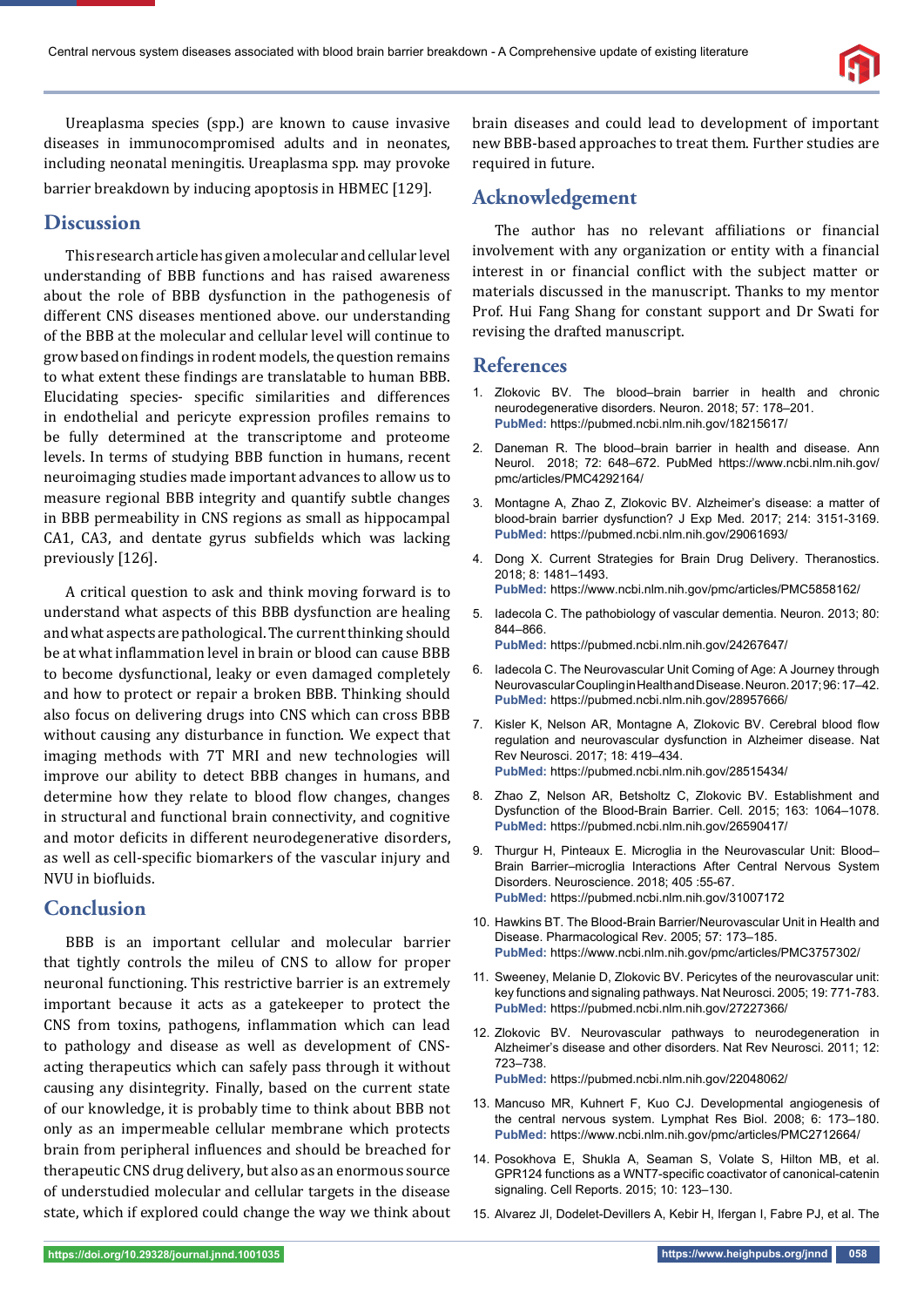

Hedgehog pathway promotes blood-brain barrier integrity and CNS immune quiescence. Science. 2011; 334: 1727–1731. **PubMed:** https://pubmed.ncbi.nlm.nih.gov/22144466/

- 16. Armulik A, Genové G, Betsholtz C. Pericytes: developmental, physiological, and pathological perspectives, problems, and promises. Dev Cell. 2011; 21: 193–215. **PubMed:** https://pubmed.ncbi.nlm.nih.gov/21839917/
- 17. Le Guelte A, Galan-Moya EM, Dwyer J, Treps L, Kettler G, et al. Semaphorin 3A elevates endothelial cell permeability through PP2A inactivation. J Cell Sci. 2012; 125: 4137–4146. **PubMed:** https://pubmed.ncbi.nlm.nih.gov/22685328/
- 18. Blanchette M, Daneman R. Formation and maintenance of the BBB. Mechanisms of Development. 2015; 138, 8–16. **PubMed:** https://pubmed.ncbi.nlm.nih.gov/26215350/
- 19. Obermeier B, Daneman R, Ransohoff RM. Development, maintenance and disruption of the blood-brain barrier. Nat Med. 2013; 19: 1584-1596. **PubMed:** https://www.ncbi.nlm.nih.gov/pmc/articles/PMC4080800/
- 20. Sun M, Ma K, Wen J, Wang G, Zhang C, et al. A Review of the Brain-Gut-Microbiome Axis and the Potential Role of Microbiota in Alzheimer's Disease. J Alzheimers Dis. 73: 849-865. **PubMed:** https://pubmed.ncbi.nlm.nih.gov/31884474/
- 21. Erickson MA, Banks WA. Blood-brain barrier dysfunction as a cause and consequence of Alzheimer's disease. J Cereb Blood Flow Metab 2013; 33: 1500-1513. **PubMed:** https://pubmed.ncbi.nlm.nih.gov/23921899/
- 22. Deane R, Bell RD, Sagare A, Zlokovic BV. Clearance of amyloid-beta peptide across the blood-brain barrier: implication for therapies in Alzheimer's disease. CNS Neurol Disord Drug Targets. 2009; 8: 16-30. **PubMed:** https://pubmed.ncbi.nlm.nih.gov/19275634/
- 23. Yamada K, Hashimoto T, Yabuki C, Nagae Y, Tachikawa M, et al. The low density lipoprotein receptor-related protein 1 mediates uptake of amyloid beta peptides in an in vitro model of the blood-brain barrier cells. J Biol Chem. 2008; 283: 34554-34562. **PubMed:** https://pubmed.ncbi.nlm.nih.gov/18940800/
- 24. Ujiie M, Dickstein DL, Carlow DA, Jefferies WA. Blood-brain barrier permeability precedes senile plaque formation in an Alzheimer disease model. Microcirculation. 2003; 10: 463-470. **PubMed:** https://pubmed.ncbi.nlm.nih.gov/14745459/
- 25. Wu S, Liu H, Zhao H, Wang X, Chen J, et al. Environmental lead exposure aggravates the progression of Alzheimer's disease in mice by targeting on blood brain barrier. Toxicol Lett. 2020; 319: 138-147. **PubMed:** https://pubmed.ncbi.nlm.nih.gov/31730887/
- 26. Shin Y, Choi SH, Kim E, Bylykbashi E, Kim JA, et al. Blood–Brain Barrier Dysfunction in a 3D In Vitro Model of Alzheimer's Disease. Adv Sci. 2019; 6: 1900962. **PubMed:** https://www.ncbi.nlm.nih.gov/pmc/articles/PMC6794630/
- 27. Miners JS, Kehoe PG, Love S, Zetterberg H, Blennow K. CSF evidence of pericyte damage in Alzheimer's disease is associated with markers of blood-brain barrier dysfunction and disease pathology. Alzheimers Res Ther. 2019; 11: 81.

**PubMed:** https://pubmed.ncbi.nlm.nih.gov/31521199/

- 28. Le Stunff H, Véret J, Kassis N, Denom J, Meneyrol K, et al. Deciphering the Link Between Hyperhomocysteinemia and Ceramide Metabolism in Alzheimer-Type Neurodegeneration. Front Neurol. 2019; 10; 807. **PubMed:** https://www.ncbi.nlm.nih.gov/pmc/articles/PMC6684947/
- 29. He JT, Zhao X, Xu L, Mao CY. Vascular Risk Factors and Alzheimer's Disease: Blood-Brain Barrier Disruption, Metabolic Syndromes, and Molecular Links. J Alzheimers Dis. 2020; 73: 39-58. **PubMed:** https://pubmed.ncbi.nlm.nih.gov/31815697/
- 30. Rivera S, García-González L, Khrestchatisky M, Baranger K. Metalloproteinases and their tissue inhibitors in Alzheimer's disease and other neurodegenerative disorders. Cell Molecular Life Sci. 2019; 76: 3167-3191.

**PubMed:** https://pubmed.ncbi.nlm.nih.gov/31197405/

- 31. Ozkizilcik A, Sharma A, Lafuente JV, Muresanu DF, Castellani RJ, et al. Nanodelivery of cerebrolysin reduces pathophysiology of Parkinson's disease. Progress Brain Res. 2019; 201–246. **PubMed:** https://pubmed.ncbi.nlm.nih.gov/30961868/
- 32. Matsumoto J, Stewart T, Sheng L, Li N, Bullock k, et al. Transmission of α-synuclein-containing erythrocyte-derived extracellular vesicles across the blood-brain barrier via adsorptive mediated transcytosis: another mechanism for initiation and progression of Parkinson's disease?. Acta Neuropathol Commun. 2017; 5: 71. **PubMed:** https://pubmed.ncbi.nlm.nih.gov/28903781/
- 33. Olmedo-Díaz S, Estévez-Silva H, Orädd G, Af Bjerkén S, Marcellino D, et al. An altered blood-brain barrier contributes to brain iron accumulation and neuroinflammation in the 6-OHDA rat model of Parkinson's disease. Neuroscience. 2017; 362: 141-151. **PubMed:** https://pubmed.ncbi.nlm.nih.gov/28842186/
- 34. Gray MT, Woulfe JM. Striatal blood-brain barrier permeability in Parkinson's disease. J Cereb Blood Flow Metab. 2015; 35: 747-750. **PubMed:** https://pubmed.ncbi.nlm.nih.gov/25757748/
- 35. Dohgu S, Takata F, Matsumoto J, Kimura I, Yamauchi A, et al. Monomeric α-synuclein induces blood–brain barrier dysfunction through activated brain pericytes releasing inflammatory mediators in vitro. Microvascular Res. 2019. 124: 61-66. **PubMed:** https://pubmed.ncbi.nlm.nih.gov/30885616/
- 36. Chung YC, Kim YS, Bok E, Yune TY, Maeng S, et al. MMP-3 contributes to nigrostriatal dopaminergic neuronal loss, BBB damage, and neuroinflammation in an MPTP mouse model of Parkinson's disease. Mediat Inflamm. 2013: 370526.
- 37. Lerner RP, Francardo V, Fujita K, Bimpisidis Z, Jourdain VA, et al. Levodopa-induced abnormal involuntary movements correlate with altered permeability of the blood-brain-barrier in the basal ganglia. Sci Rep. 2017; 7: 16005.

**PubMed:** https://pubmed.ncbi.nlm.nih.gov/29167476/

- 38. Ohlin KE, Sebastianutto I, Adkins CE, Lundblad C, Lockman PR, et al. Impact of L-DOPA treatment on regional cerebral blood flow and metabolism in the basal ganglia in a rat model of Parkinson's disease. Neuroimage. 2012; 61: 228-239. **PubMed:** https://pubmed.ncbi.nlm.nih.gov/22406356/
- 39. Duran-Vilaregut J, del Valle J, Manich G, Camins A, Pallas M, et al. Role of matrix metalloproteinase- 9(MMP-9) in striatal blood-brain barrier disruption in a 3-nitropropionic acid model of Huntington's disease. Neuropathol Appl Neuro. 2011; 37: 525–537. **PubMed:** https://pubmed.ncbi.nlm.nih.gov/21175737/
- 40. Drouin-Ouellet J, Sawiak SJ, Cisbani G, Lagacé M, Kuan W, et al. Cerebrovascular and blood-brain barrier impairments in Huntington's disease: potential implications for its pathophysiology. Ann Neurol. 2015; 78: 160–177. **PubMed:** https://pubmed.ncbi.nlm.nih.gov/25866151/
- 41. Hsiao HY, Chen YC, Huang CH, Chen CC, Hsu Y, et al. Aberrant astrocytes impair vascular reactivity in Huntington disease. Ann Neurol. 2015; 78: 178-192. **PubMed:** https://pubmed.ncbi.nlm.nih.gov/25914140/
- 42. Lin CY, Hsu YH, Lin MH, Yang TH, Chen HM, et al. Neurovascular abnormalities in humans and mice with Huntington's disease. Exp Neurol. 2013; 250: 20-30. **PubMed:** https://pubmed.ncbi.nlm.nih.gov/24036415/
- 43. Lim RG, Quan C, Reyes-Ortiz AM, et al. Huntington's Disease iPSC-Derived Brain Microvascular Endothelial Cells Reveal WNT-Mediated Angiogenic and Blood-Brain Barrier Deficits. Cell Rep. 2017; 19: 1365-1377.

**PubMed:** https://pubmed.ncbi.nlm.nih.gov/28514657/

44. Di Pardo A, Amico E, Scalabrì F, et al. Impairment of blood-brain barrier is an early event in R6/2 mouse model of Huntington Disease. Sci Rep. 2017; 7: 41316. **PubMed:** https://www.ncbi.nlm.nih.gov/pmc/articles/PMC5259798/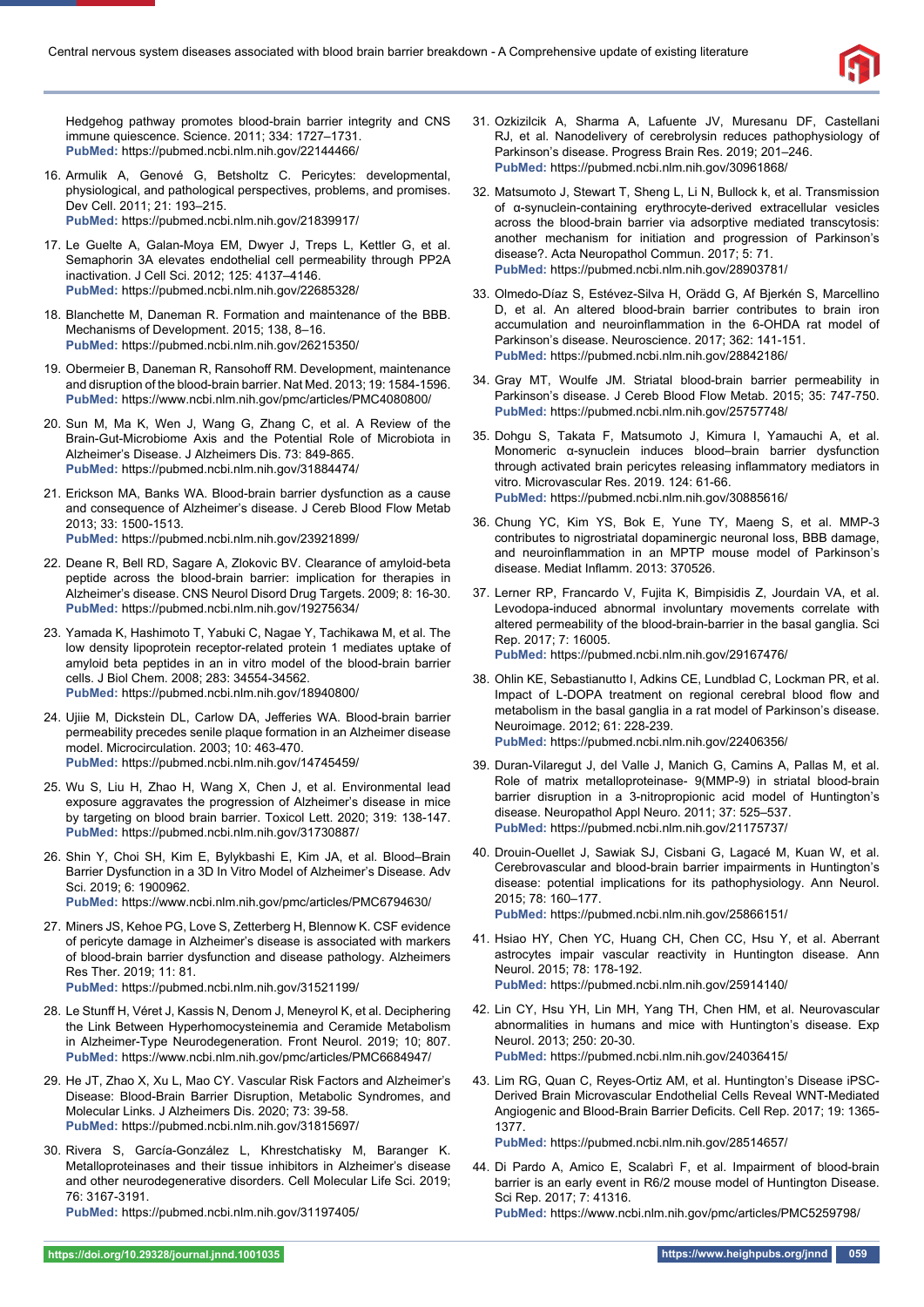

- 45. Garbuzova-Davis S, Haller E, Saporta S, Kolomey I, Nicosia SV, et al. Ultrastructure of blood-brain barrier and blood-spinal cord barrier in SOD1 mice modeling ALS. Brain Res. 2007; 1157: 126-137. **PubMed:** https://pubmed.ncbi.nlm.nih.gov/17512910/
- 46. Miyazaki K, Ohta Y, Nagai M, et al. Disruption of neurovascular unit prior to motor neuron degeneration in amyotrophic lateral sclerosis. J Neurosci Res. 2011; 89: 718-728. **PubMed:** https://pubmed.ncbi.nlm.nih.gov/21337372/
- 47. Winkler EA, Sengillo JD, Sagare AP, et al. Blood-spinal cord barrier disruption contributes to early motor-neuron degeneration in ALSmodel mice. Proc Natl Acad Sci U S A. 2014; 111: E1035-E1042. **PubMed:** https://pubmed.ncbi.nlm.nih.gov/24591593/
- 48. Zhong Z, Ilieva H, Hallagan L, et al. Activated protein C therapy slows ALS-like disease in mice by transcriptionally inhibiting SOD1 in motor neurons and microglia cells. J Clin Invest. 2009; 119: 3437-3449. **PubMed:** https://www.ncbi.nlm.nih.gov/pmc/articles/PMC2769191/
- 49. Zhong Z, Deane R, Ali Z, et al. ALS-causing SOD1 mutants generate vascular changes prior to motor neuron degeneration. Nat Neurosci. 2008; 11: 420-422. **PubMed:** https://pubmed.ncbi.nlm.nih.gov/18344992/
- 50. Nicaise C, Mitrecic D, Demetter P, et al. Impaired blood-brain and blood-spinal cord barriers in mutant SOD1-linked ALS rat. Brain Res. 2009; 1301: 152-162.

**PubMed:** https://pubmed.ncbi.nlm.nih.gov/19748495/

- 51. Evans MC, Serres S, Khrapitchev AA, Stolp HB, Anthony DC, et al.  $T_{2}$ -weighted MRI detects presymptomatic pathology in the SOD1 mouse model of ALS. J Cereb Blood Flow Metab. 2014; 34: 785-793. **PubMed:** https://www.ncbi.nlm.nih.gov/pmc/articles/PMC4013759/
- 52. Andjus PR, Bataveljić D, Vanhoutte G, Mitrecic D, Pizzolante F, et al. In vivo morphological changes in animal models of amyotrophic lateral sclerosis and Alzheimer's-like disease: MRI approach. Anat Rec (Hoboken). 2009; 292: 1882-1892.

**PubMed:** https://pubmed.ncbi.nlm.nih.gov/19943341/

- 53. Bataveljić D, Nikolić L, Milosević M, Todorović N, Andjus PR. Changes in the astrocytic aquaporin-4 and inwardly rectifying potassium channel expression in the brain of the amyotrophic lateral sclerosis SOD1(G93A) rat model. Glia. 2012; 60: 1991-2003. **PubMed:** https://pubmed.ncbi.nlm.nih.gov/22987392/
- 54. Bataveljić D, Stamenković S, Bačić G, Andjus PR. Imaging cellular markers of neuroinflammation in the brain of the rat model of amyotrophic lateral sclerosis. Acta Physiol Hung. 2011; 98: 27-31. **PubMed:** https://pubmed.ncbi.nlm.nih.gov/21388928/
- 55. Garbuzova-Davis S, Saporta S, Haller E, et al. Evidence of compromised blood-spinal cord barrier in early and late symptomatic SOD1 mice modeling ALS. PLoS One. 2007; 2: e1205. **PubMed:** https://pubmed.ncbi.nlm.nih.gov/18030339/
- 56. Nicaise C, Soyfoo MS, Authelet M, et al. Aquaporin-4 overexpression in rat ALS model. Anat Rec (Hoboken). 2009; 292: 207-213. **PubMed:** https://www.ncbi.nlm.nih.gov/pmc/articles/PMC5562093/
- 57. Garbuzova-Davis S, Hernandez-Ontiveros DG, Rodrigues MC, et al. Impaired blood-brain/spinal cord barrier in ALS patients. Brain Res. 2012; 1469: 114-128. **PubMed:** https://pubmed.ncbi.nlm.nih.gov/22750125/
- 58. Wu Y, Yang X, Li X, Wang H, Wang T. Elevated cerebrospinal fluid homocysteine is associated with blood-brain barrier disruption in amyotrophic lateral sclerosis patients Neurol Sci. 2020; 41: 1865-1872. **PubMed:** https://pubmed.ncbi.nlm.nih.gov/32086685/
- 59. Wang Y, Jin S, Sonobe Y, et al. Interleukin-1β induces blood-brain barrier disruption by downregulating Sonic hedgehog in astrocytes. PLoS One. 2014; 9: e110024. **PubMed:** https://pubmed.ncbi.nlm.nih.gov/25313834/
- 60. Ticozzi N, Tiloca C, Mencacci NE, et al. Oligoclonal bands in the cerebrospinal fluid of amyotrophic lateral sclerosis patients with

disease-associated mutations. J Neurol. 2013; 260: 85-92. **PubMed:** https://www.ncbi.nlm.nih.gov/pmc/articles/PMC4196642/

- 61. Henkel JS, Beers DR, Wen S, Bowser R, Appel SH. Decreased mRNA expression of tight junction proteins in lumbar spinal cords of patients with ALS. Neurology. 2009; 72: 1614-1616. **PubMed:** https://pubmed.ncbi.nlm.nih.gov/19414730/
- 62. Garbuzova-Davis S, Woods RL 3rd, Louis MK, et al. Reduction of circulating endothelial cells in peripheral blood of ALS patients. PLoS One. 2010; 5: e10614. **PubMed:** https://pubmed.ncbi.nlm.nih.gov/20485543/
- 63. Ortiz GG, Pacheco-Moisés FP, Macías-Islas MÁ, Flores-Alvarado LJ, Mireles-Ramírez MA, et al. Role of the blood-brain barrier in multiple sclerosis. Arch Med Res. 2014; 45: 687–697. **PubMed:** https://pubmed.ncbi.nlm.nih.gov/25431839/
- 64. Alvarez JI, Cayrol R, Prat A. Disruption of central nervous system barriers in multiple sclerosis. Biochim Biophys Acta. 2011; 1812: 252–264. **PubMed:** https://pubmed.ncbi.nlm.nih.gov/20619340/
- 65. Setiadi AF, Abbas AR, Jeet S, Wong K, Bischof A, et al. IL-17A is associated with the breakdown of the blood-brain barrier in relapsingremitting multiple sclerosis. J Neuroimmunol. 2019; 332: 147–154. **PubMed:** https://pubmed.ncbi.nlm.nih.gov/31034962/
- 66. Niu J, Tsai HH, Hoi KK, Huang N, Yu G, et al. Aberrant oligodendroglialvascular interactions disrupt the blood-brain barrier, triggering CNS inflammation. Nat Neurosci. 2019; 22: 709-718. **PubMed:** https://pubmed.ncbi.nlm.nih.gov/30988524/
- 67. Haarmann A, Schuhmann M, Silwedel C, Monoranu CM, Stoll G, et al. Human Brain Endothelial CXCR2 is Inflammation-Inducible and Mediates CXCL5- and CXCL8-Triggered Paraendothelial Barrier Breakdown. Int J Molecular Sci. 2019; 20: 602. **PubMed:** https://www.ncbi.nlm.nih.gov/pmc/articles/PMC6387364/
- 68. Greene C, Hanley N, Campbell M. Claudin-5: gatekeeper of neurological function. Fluids and Barriers of the CNS. 2019; 16: 3. **PubMed:** https://pubmed.ncbi.nlm.nih.gov/30691500/
- 69. Uchida Y, Sumiya T, Tachikawa M, et al. Involvement of Claudin-11 in Disruption of Blood-Brain, -Spinal Cord, and -Arachnoid Barriers in Multiple Sclerosis. Mol Neurobiol. 2019; 56: 2039-2056.
- 70. Eisele P, Konstandin S, Szabo K, Ebert A, Roßmanith C, et al. Temporal evolution of acute multiple sclerosis lesions on serial sodium (23Na) MRI. Mult Scler Relat Disord. 2019; 29: 48–54. **PubMed:** https://pubmed.ncbi.nlm.nih.gov/30669020/
- 71. Filippi M, Rocca MA, Martino G, Horsfield MA, Comi G. Magnetization transfer changes in the normal appearing white matter precede the appearance of enhancing lesions in patients with multiple sclerosis. Ann Neurol. 1998; 43: 809-814.
- 72. Vos CM, Geurts JJ, Montagne L, et al. Blood-brain barrier alterations in both focal and diffuse abnormalities on postmortem MRI in multiple sclerosis. Neurobiol Dis. 2005; 20: 953-960. **PubMed:** https://pubmed.ncbi.nlm.nih.gov/16039866/
- 73. Cramer SP, Modvig S, Simonsen HJ, Frederiksen JL, Larsson HB. Permeability of the blood-brain barrier predicts conversion from optic neuritis to multiple sclerosis. Brain. 2015; 138: 2571-2583. **PubMed:** https://pubmed.ncbi.nlm.nih.gov/26187333/
- 74. Sheikh MH, Henson SM, Loiola RA, Mercurio S, Colamatteo A, et al. Immuno-metabolic impact of the multiple sclerosis patients' sera on endothelial cells of the blood-brain barrier. J Neuroinflammation. 2020; 17: 153.

**PubMed:** https://pubmed.ncbi.nlm.nih.gov/32386505/

75. Wang S, Millward JM, Hanke-Vela L, et al. MR Elastography-Based Assessment of Matrix Remodeling at Lesion Sites Associated With Clinical Severity in a Model of Multiple Sclerosis. Front Neurol. 2020; 10: 1382.

**PubMed:** https://www.ncbi.nlm.nih.gov/pmc/articles/PMC6970413/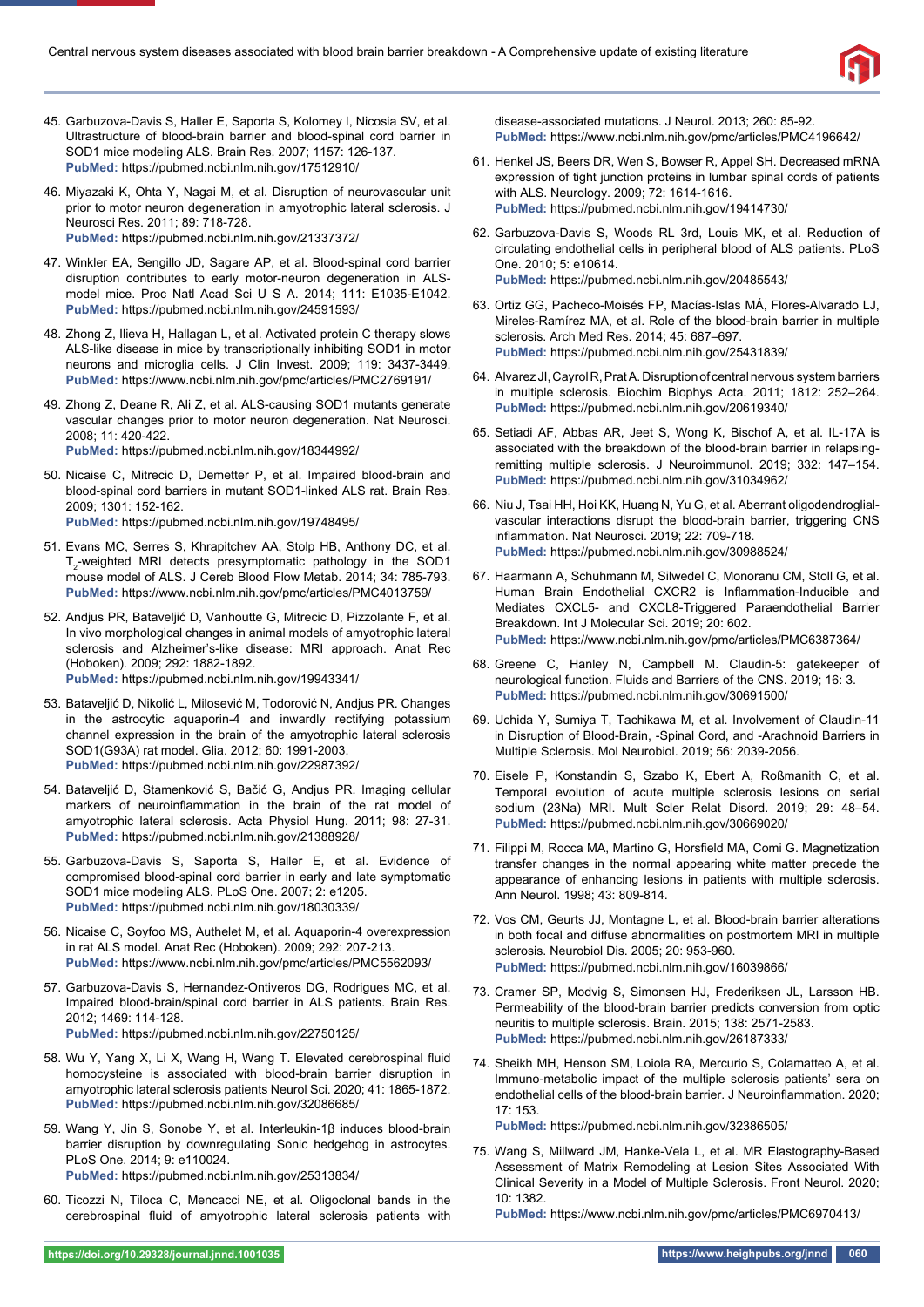

- 76. Sacktor N, Skolasky RL, Seaberg E, Munro C, Becker JT, et al. Prevalence of HIV-associated neurocognitive disorders in the Multicenter AIDS Cohort Study. Neurology. 2016; 86: 334-340. **PubMed:** https://pubmed.ncbi.nlm.nih.gov/26718568/
- 77. Jessen Krut J, Mellberg T, Price RW, Hagberg L, Fuchs D, et al. Biomarker evidence of axonal injury in neuroasymptomatic HIV-1 patients. PLoS One. 2014; 9: e88591. **PubMed:** https://pubmed.ncbi.nlm.nih.gov/24523921/
- 78. Xing Y, Shepherd N, Lan J, Li W, Rane S, et al. MMPs/TIMPs imbalances in the peripheral blood and cerebrospinal fluid are associated with the pathogenesis of HIV-1-associated neurocognitive disorders. Brain Behavior Immunity. 2017; 65: 161–172. **PubMed:** https://pubmed.ncbi.nlm.nih.gov/28487203/
- 79. Strazza M, Pirrone V, Wigdahl B, Nonnemacher MR. Breaking down the barrier: the effects of HIV-1 on the blood-brain barrier. Brain Res. 2011; 1399: 96–115. **PubMed:**. https://www.ncbi.nlm.nih.gov/pmc/articles/PMC3139430/
- 80. Niu F, Yao H, Zhang W, Sutliff RL, Buch S. Tat 101-mediated enhancement of brain pericyte migration involves platelet-derived growth factor subunit B homodimer: implications for human immunodeficiency virus-associated neurocognitive disorders. J Neurosci. 2014; 34: 11812–11825. **PubMed:** https://www.ncbi.nlm.nih.gov/pmc/articles/PMC4145180/
- 81. Doherty CP, O'Keefe E, Wallace E, Loftus T, Keaney J, et al. Blood-
- Brain Barrier Dysfunction as a Hallmark Pathology in Chronic Traumatic Encephalopathy. J Neuropathol Exp Neurol. 2016; 75: 656–662. **PubMed:** https://www.ncbi.nlm.nih.gov/pmc/articles/PMC4913433/
- 82. Farrell M, Aherne S, O'Riordan S, O'Keeffe E, Greene C, Campbell M, Blood-brain barrier dysfunction in a boxer with chronic traumatic encephalopathy and schizophrenia. Clin Neuropathol. 2019; 38: 51-58. **PubMed:** https://pubmed.ncbi.nlm.nih.gov/30574863/
- 83. Glushakova OY, Glushakov AO, Borlongan CV, Valadka AB, Hayes RL, et al. Role of Caspase-3-Mediated Apoptosis in Chronic Caspase-3- Cleaved Tau Accumulation and Blood–Brain Barrier Damage in the Corpus Callosum after Traumatic Brain Injury in Rats. J Neurotrauma. 2018; 35: 157–173.
- 84. Demock M, Kornguth S. A Mechanism for the Development of Chronic Traumatic Encephalopathy From Persistent Traumatic Brain Injury. J Exp Neurosci. 2019; 13: 1179069519849935. **PubMed:** https://www.ncbi.nlm.nih.gov/pmc/articles/PMC6537483/
- 85. Glushakova OY, Johnson D, Hayes RL. Delayed increases in microvascular pathology after experimental traumatic brain injury are associated with prolonged inflammation, blood-brain barrier disruption, and progressive white matter damage. J Neurotrauma. 2014; 31: 1180- 1193.

**PubMed:** https://pubmed.ncbi.nlm.nih.gov/24564198

- 86. Keep RF, Xiang J, Ennis SR, Andjelkovic A, Hua Y, et al. Blood-brain barrier function in intracerebral hemorrhage. Acta Neurochir Suppl (Wien). 2008; 105: 73–77. **PubMed:** https://pubmed.ncbi.nlm.nih.gov/19066086/
- 87. Khatri R, McKinney AM, Swenson B, Janardhan V. Blood-brain barrier, reperfusion injury, and hemorrhagic transformation in acute ischemic stroke. Neurology. 2012; 79: S52–S57. **PubMed:** https://pubmed.ncbi.nlm.nih.gov/23008413/
- 88. Prakash R, Carmichael ST. Blood-brain barrier breakdown and neovascularization processes after stroke and traumatic brain injury. Curr Opin Neurol. 2015; 28: 556–564. **PubMed:** https://www.ncbi.nlm.nih.gov/pmc/articles/PMC5267616/
- 89. Keaney J, Campbell M. The dynamic blood-brain barrier. FEBS J. 2015; 282: 4067–4079.

**PubMed:** https://pubmed.ncbi.nlm.nih.gov/26277326/

90. The glucagon-like peptide-1 receptor agonist reduces inflammation and blood-brain barrier breakdown in an astrocyte-dependent manner

in experimental stroke. J Neuroinflammation. 2019; 16: 242. **PubMed:** https://pubmed.ncbi.nlm.nih.gov/31779652/

- 91. Sarvari S, Moakedi F, Hone E, Simpkins JW, Ren X. Mechanisms in blood-brain barrier opening and metabolism-challenged cerebrovascular ischemia with emphasis on ischemic stroke. Metab Brain Dis. 2020; 35: 851-868. **PubMed:** https://pubmed.ncbi.nlm.nih.gov/32297170/
- 92. Guo F, Xu D, Lin Y, et al. Chemokine CCL2 contributes to BBB disruption via the p38 MAPK signaling pathway following acute intracerebral hemorrhage. FASEB J. 2020; 34: 1872-1884. **PubMed:** https://pubmed.ncbi.nlm.nih.gov/31914700/
- 93. Li Y, Wu P, Bihl JC, Shi H. Underlying Mechanisms and Potential Therapeutic Molecular Targets in Blood-Brain Barrier Disruption after Subarachnoid Hemorrhage. Curr Neuropharmacol. 2020; 18: 1168-1179. **PubMed:** https://pubmed.ncbi.nlm.nih.gov/31903882/
- 94. Victoria ECG, Toscano ECB, Oliveira FMS, et al. Up-regulation of brain cytokines and metalloproteinases 1 and 2 contributes to neurological deficit and brain damage in transient ischemic stroke. Microvasc Res. 2020; 129: 103973. **PubMed:** https://pubmed.ncbi.nlm.nih.gov/31891716/

95. Bas¸kaya MK, Rao AM, Dog˘an A, Donaldson D, Dempsey RJ. The biphasic opening of the blood-brain barrier in the cortex and hippocampus after traumatic brain injury in rats. Neurosci Lett. 1997;

- 226: 33–36. **PubMed:** https://pubmed.ncbi.nlm.nih.gov/9153635/
- 96. Habgood MD, Bye N, Dziegielewska KM, Ek CJ, Lane MA, et al. Changes in blood-brain barrier permeability to large and small molecules following traumatic brain injury in mice. Eur J Neurosci. 2007; 25: 231–238. **PubMed:** https://pubmed.ncbi.nlm.nih.gov/17241284/
- 97. Kawoos U, Abutarboush R, Zarriello S, Qadri A, Ahlers ST, et al. N-acetylcysteine Amide Ameliorates Blast-Induced Changes in Blood-Brain Barrier Integrity in Rats. Front Neurol. 2019; 10: 650. **PubMed:** https://www.ncbi.nlm.nih.gov/pmc/articles/PMC6607624/
- 98. Szarka N, Toth L, Czigler A, Kellermayer Z, Ungvari Z, et al. Single Mild Traumatic Brain Injury Induces Persistent Disruption of the Blood-Brain Barrier, Neuroinflammation and Cognitive Decline in Hypertensive Rats. Int J Molecular Sci. 2019; 20: 3223. **PubMed:** https://pubmed.ncbi.nlm.nih.gov/31262044/
- 99. Kuriakose M, Younger D, Ravula AR, Alay E, Rama Rao KV, et al. Synergistic Role of Oxidative Stress and Blood-Brain Barrier Permeability as Injury Mechanisms in the Acute Pathophysiology of Blast-induced Neurotrauma. Sci Rep. 2019; 9: 7717.
- 100. Michinaga S, Koyama Y. Dual Roles of Astrocyte-Derived Factors in Regulation of Blood-Brain Barrier Function after Brain Damage. Int J Molecular Sci. 2019; 20: 571. **PubMed:** https://www.ncbi.nlm.nih.gov/pmc/articles/PMC6387062/
- 101. Price L, Wilson C, Grant G. Frontiers in neuroscience bloodbrain barrier pathophysiology following traumatic brain injury. In Translational Research in Traumatic Brain Injury; Laskowitz, D, Grant, G, Eds.; CRC Press/Taylor and Francis Group©: Boca Raton, FL, USA, 2016.

**PubMed:** https://pubmed.ncbi.nlm.nih.gov/26583184/

- 102. Hay JR, Johnson VE, Young AM, Smith DH, Stewart W. Blood-Brain Barrier Disruption Is an Early Event That May Persist for Many Years After Traumatic Brain Injury in Humans. J Neuropathol Exp Neurol. 2015; 74: 1147-1157. **PubMed:** https://pubmed.ncbi.nlm.nih.gov/26574669/
- 103. Johnson VE, Weber MT, Xiao R, et al. Mechanical disruption of the blood-brain barrier following experimental concussion. Acta Neuropathol. 2018; 135: 711-726. **PubMed:** https://www.ncbi.nlm.nih.gov/pmc/articles/PMC6532777/
- 104. Hagos FT, Empey PE, Wang P, et al. Exploratory Application of Neuropharmacometabolomics in Severe Childhood Traumatic Brain